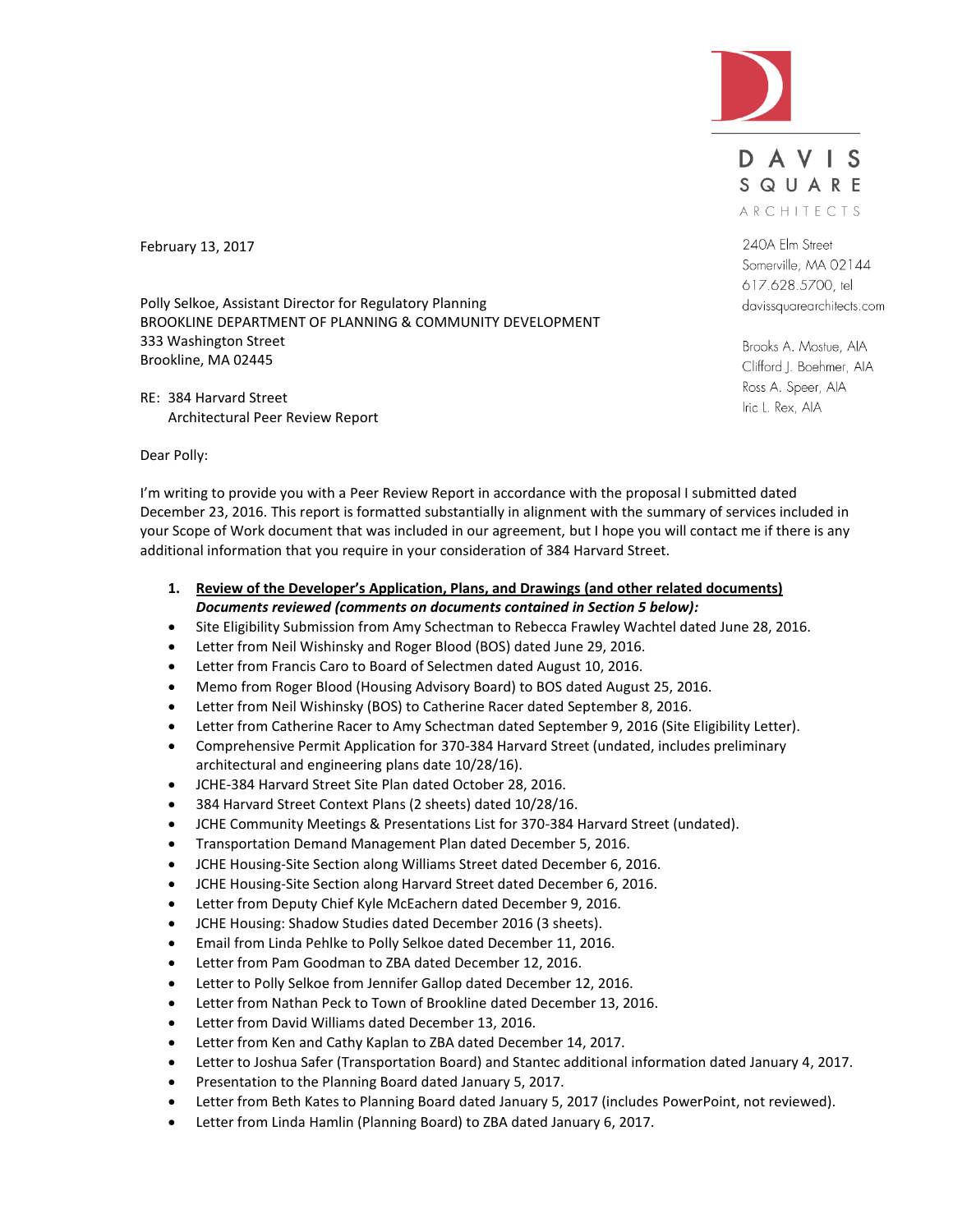- Letter from Zoe Weinrobe (JCHE) to Patrick Maloney (Health Department) dated January 9, 2017.
- Letter from Carmine Bruno (HSL) to Polly Selkoe dated January 9, 2017.
- Email from Pat Maloney (Public Health) to Polly Selkoe dated 1/13/17.
- Letter to ZBA from Meghan Hanrahan Richard (Preservation Commission) dated January 17, 2016 (should be 2017).
- KI Campus Plan dated February 8, 2017
- Updated renderings dated 02-08-2107 (Garden Views, View towards Coolidge Corner, View towards JFK Crossing).
- Updated Plans and Elevations (misdated 10/28/16).
- Peer Review of Parking dated February 8, 2017.

# (REFERENCE MATERIALS)

- Local 40B Review and Decision Guidelines published by MHP and Edith Netter, November 2005
- Handbook: Approach to Chapter 40B Design Reviews, prepared by The Cecil Group, Inc. for DHCD, MassDevelopment, MassHousig, and MHP, January, 2011

# **2. Initial Meeting at the site with the Developer's Design team and Representative of the Town**

Members of the development team conducted a site walkthrough on January 17, 2017. Attendees included Cliff Boehmer (Architectural Peer Reviewer), Polly Selkoe (Town of Brookline), Zoe Weinrobe (JCHE), Steve Allen (PCA), Shan Li (PCA), Jennifer Gilbert (JCHE Attorney).

During the walkthrough, the attending parties discussed design-related aspects of the site and the proposed project as depicted in the then-current documents, most importantly:

- There were inadequate depictions of the development from the east (which is the "gateway" into JFK crossing). The "other half" of the gateway is the existing 3-story, rounded corner, brick apartment block across the street.
- The prominence of the proposed structure and its impact on Harvard Street require careful consideration of the quality of the cladding materials (which can be very challenging given the available sources available for funding the project).
- Consideration should be given to tying together the reading of the one-story commercial space into the temple façade, putting the apartment block more into the background.
- Generally, the design of the various pieces lacks coherence. There needs to be a better integration of the different program parts.
- The proposed structure is replacing another large-scale building on the street that currently together with the temple, create a significant "institutional block". One of those two structures is clearly architecturally more important, and as such, the existing secondary addition, particularly because of the monumental stair, is "in competition" for prominence. The opportunity that the new assemblage has is to create a more-focused, inviting institutional presence.
- It isn't clear from the documents how the setback of the existing structure that will be demolished relates to the proposed setback of the apartment block.
- While the stepping-in-plan of the main body of the building on Harvard Street respects the importance of the historic temple, the overall perceived scale of the new building does not adequately create the "balance" necessary to create the desired hierarchy. The apartment block should be in the background, creating a backdrop for the temple and one-story commercial/residential piece.
- While the one-story commercial element that meets the sidewalk helps with breaking down the scale of the main structure, the language is not tied in with either the temple or the apartment block. It reads like a transit station.
- The footprint of the commercial piece "bottles up" the sidewalk when coming from Coolidge Corner; there is no perceived connection between the Harvard Street sidewalk and the new proposed JCHE entry and courtyard between the new structure and the temple.
- The apartment block is too commercial in appearance (large windows, smooth skin), and fenestration emphasizes verticality.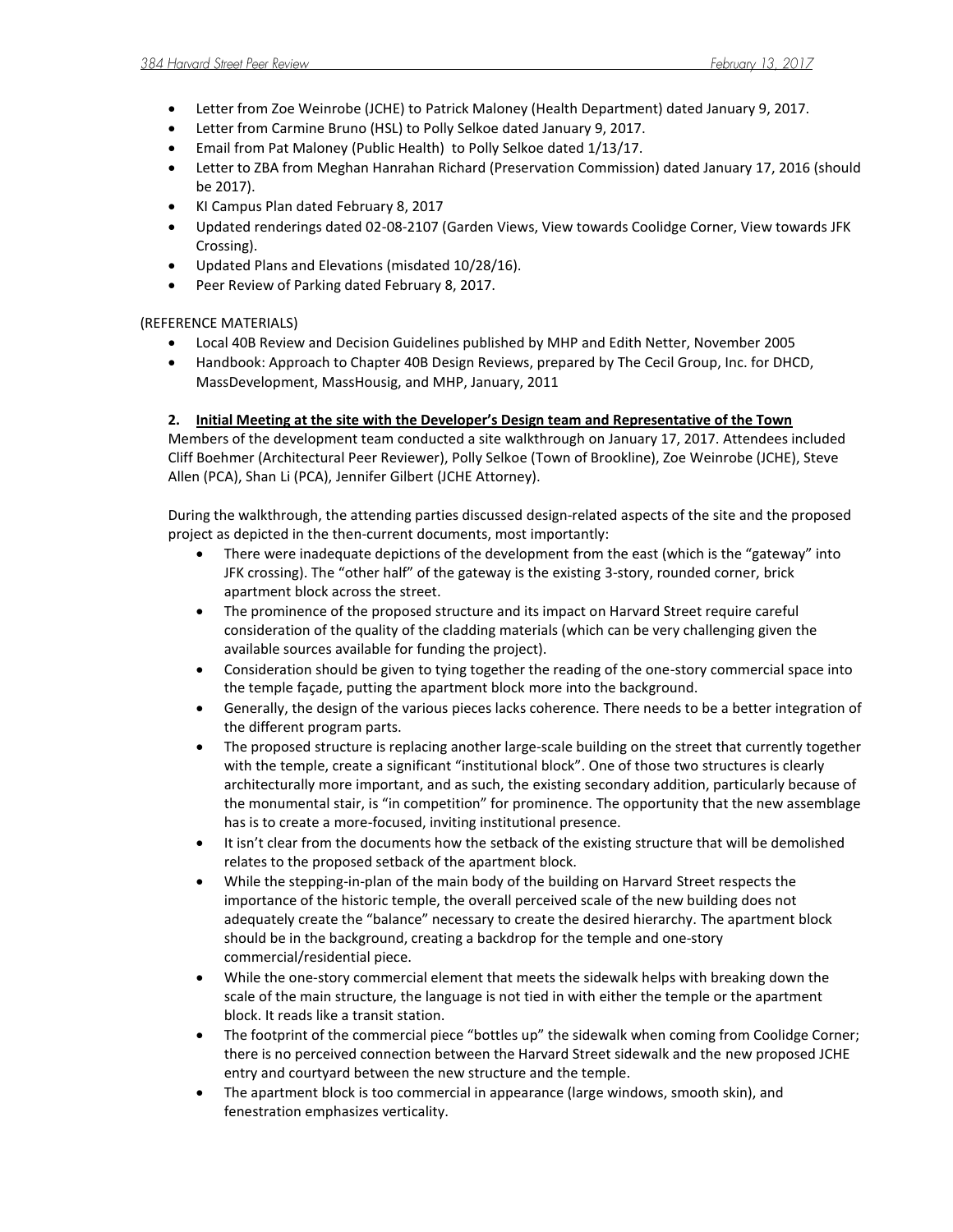- The large step back between the one-story piece and the first plane of the apartment block "disintegrates" the overall reading of the building (it looks like one building is standing independently behind the other).
- Williams Street sidewalk appears too narrow, given goal of strong connection with Centre Street elder developments towards the south. This is particularly problematic because of the elderly population who will be primary users of the path.
- As what would be the tallest building on Harvard Street, and as another proposed mixed-use structure (which is virtually non-existent on Harvard Street), the proponent should consider how that new scale and typology could enhance Harvard Street.
- The submitted documents do not include plans/renderings for the new addition to the west. This is important to see as part of the evaluation of the JCHE proposed development.

As the design of the development was continuing to evolve as part of the 40B process, all parties discussed the possibility of ongoing discussion(s) between the peer reviewer and the project architect. Accordingly, arrangements were made, with the goal of the proponent addressing the issues that were discussed on site, and subsequently submitting more advanced drawings prior to the peer reviewer's presentation to the ZBA.

**3. Conduct site visit and reconnaissance assessment of surrounding residential and nonresidential areas within one mile of the project site.** 

(Much of this report section was prepared as part of the analysis of the proposed development at 420 Harvard Street)

Harvard Street/Avenue is an approximately 2-mile stretch of road that runs between Cambridge Street in Boston, south/southeast to Washington Street in Brookline. It passes through several Brookline concentrated commercial areas, including Brookline Village, Coolidge Corner (Brookline's largest commercial area), JFK Crossing, and then into Boston where Commonwealth Avenue intersects, creating another concentrated commercial area. Generally, on Harvard Street in Brookline, between the more concentrated commercial zones, there are a variety of building types and uses, with some variation in scale and setback. Most prevalent are 1.0 story commercial uses, with little or no setback. There are a variety of 3-story, masonry apartment buildings with no setback, or with modest setbacks adequate for landscaping. Several large "historic" woodframe, former homes exist, generally with significant, landscaped setback. The street wall is periodically broken by parking lots, or atypical, most likely existing non-conforming uses (e.g., gas stations, supermarket with open field of parking along the street, etc.). Taller, civic or religious structures are set back from the street to compensate for their increased building height.

There are also some two-story commercial uses, particularly within the Coolidge Corner area (retail on first level, other commercial use on the second floor). There appears to be very little mixed residential/commercial development (i.e., most commercial buildings are 100% commercial, and most multifamily buildings are 100% residential). There is only one (two, counting the attic level of the S.S. Pierce Building, assuming it is residential), 4-story residential building with no setback from Harvard Street (south of Coolidge Corner at Vernon Street). One other 4-story residential building is just north of Coolidge Corner, but it is set back something like 12 to 15 feet from the sidewalk.

The tallest structure on the entire length of Harvard Street (with the possible exception of the bell-tower at St. Mary's) appears to be the Brookline Professional Building, a five story (parking at first level) commercial structure set back about 10 feet from the sidewalk. The entire length of Harvard Street is very pedestrian friendly, with fully-adequate-to-broad sidewalks, articulated by some street trees, activated by many commercial storefronts, and some outdoor dining opportunities. The length of Harvard Street is served by buses, and it crosses two Green Line train tracks (B and C), and dead ends in another (D).

So while there is a wide range of building types and scale along Harvard Street, there is a relatively consistent attitude towards maintaining a pleasant streetscape. Larger civic/religious structures are set back with landscaping and/or extended entry zones (e.g., grand staircases, in the case of KI), and smaller scale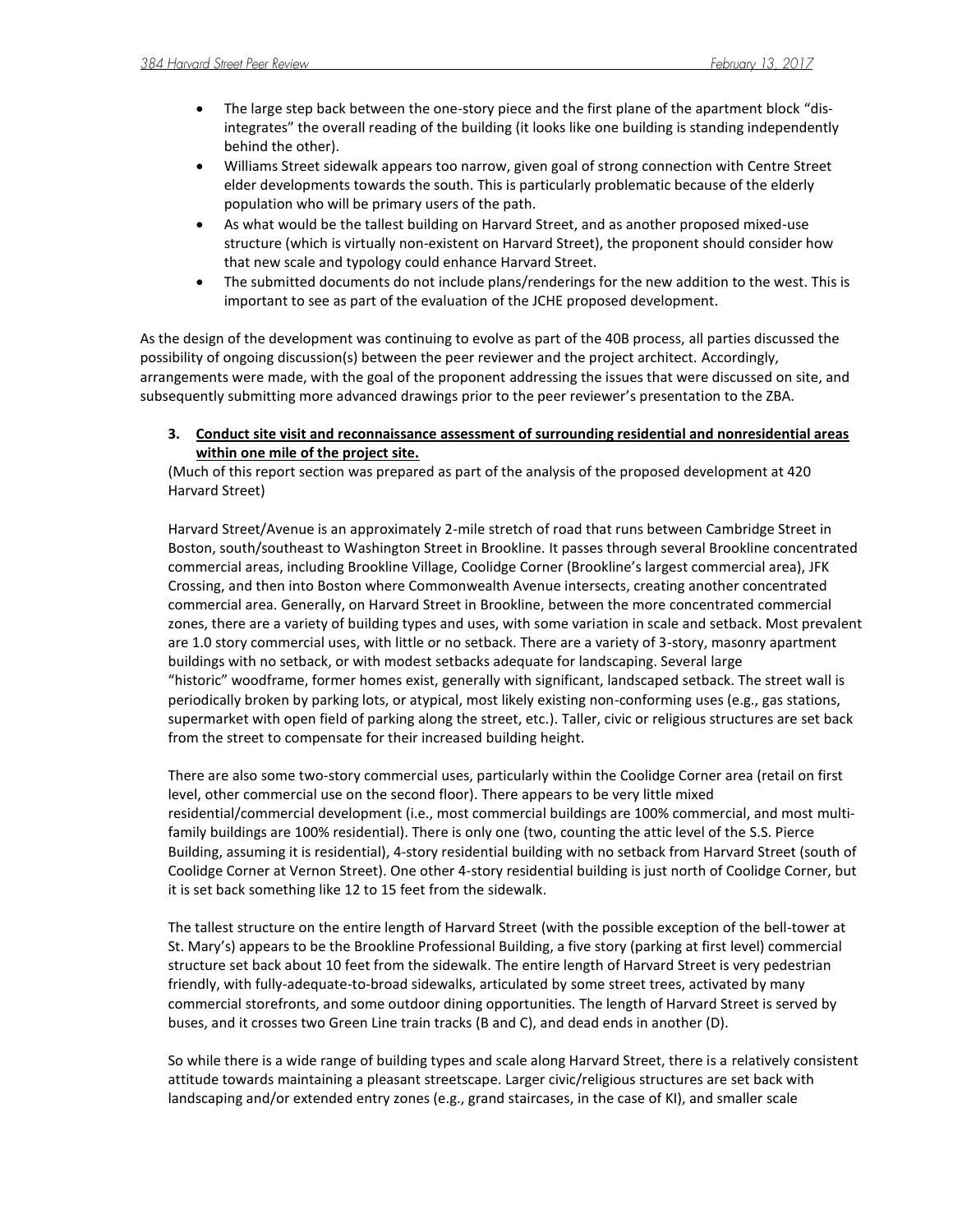residential and commercial uses hold the sidewalk streetwall line, or are set back enough for modest landscaping.

The 2 ½ - block area along Harvard to the west of the proposed JCHE development, which includes half of the block between Williams and Fuller (JFK Crossing) is a virtually unbroken stretch of single-story commercial uses, all with a very strong horizontal expression at the cornice/parapet level, with a consistent storefront head height.

To the east, before reaching Coolidge Corner, the streetscape is less consistent. The north side, at the corner of Stedman and Harvard (currently under renovation) is a significant educational use (Edward Devotion School), with a large setback from Harvard. This segues into a long, two-story commercial structure, followed by a block of one-story commercial, then again two-story that makes up one corner of Coolidge Corner. This stretch of buildings has no setback from the sidewalk.

The south side of Harvard towards Coolidge Corner is more of a patchwork. The immediate neighbor across Williams is a modest 2.5 story wood frame home converted to a commercial use, set back about 25 feet from the sidewalk. Then a very plain, single story brick block, commercial structure, set back about 10 feet with landscaping between the sidewalk and the building. Last on block at corner of Shailer Street is another, one story, brick commercial structure with a very heavy mansard roof. This building is set back about 30 feet from Harvard, with parking in the front setback. It is set back slightly less on the Shailer Street side, but also featuring parking spaces between the building and the sidewalk.

After passing these newer structures, the more typical approach returns with a 3.5 story apartment building with a minimal planting strip in front. Then a more modern, four-story, very simple apartment structure, set back about 35 feet from Harvard, with a paved circular vehicular drop off to the east accessed from Centre Street. The final run of buildings into Coolidge Corner, all with zero setback to the sidewalk, are one and two story commercial uses.

Generally, side streets that intersect Harvard are lined with one and two-family, 2.5 story woodframe homes, hip or gable roofs, with setbacks adequate for landscaping and creation of a semi-private outdoor entry zone. This is the case with the first two homes opposite the proposed project on Williams Street. Following those structures are two, three story residential wood frame buildings. On the same side of the street, on the other side of Centre Street, the scale picks up with a long, four-story masonry apartment building across Williams from HSL's 12-story, concrete-clad elderly apartment block.

On the west side of Williams street, the proposed project's neighbor is a 3-story multi-family, condominium development. It appears to be set back between 15 and 20 feet from the sidewalk, with tall wooden fencing that privatizes the yards along Williams Street. This development reaches all the way to Centre Street, where opposite it on the same side of the street is 100 Centre Street (the HSL tower mentioned above).

Other nearby, typical side street development includes numerous 3-story, typically masonry, flat-roof multifamily structures, with common entry vestibules that create the transition from street to private corridors and stairs. There is a 4-story masonry multifamily building on Fuller across from the intersection of Centre. This building is set back between 15 and 20 feet, and it includes a one story entry piece that brings the scale down to pedestrian level. This pattern of smaller woodframe homes mixed in with three story masonry multifamily buildings on side streets is very similar after passing into Boston onto Harvard Avenue.

# **4. Consult with the Applicant's design team, as appropriate.**

Subsequent to the January 17 site walkthrough, the peer reviewer was given progress updates at the project architects offices. These meetings occurred on January 26<sup>th</sup> and February 1. Discussions were focused on development of the 3-D model and examination of samples of proposed façade materials. In the opinion of the peer reviewer, the design revisions depicted in the model were moving in a positive direction.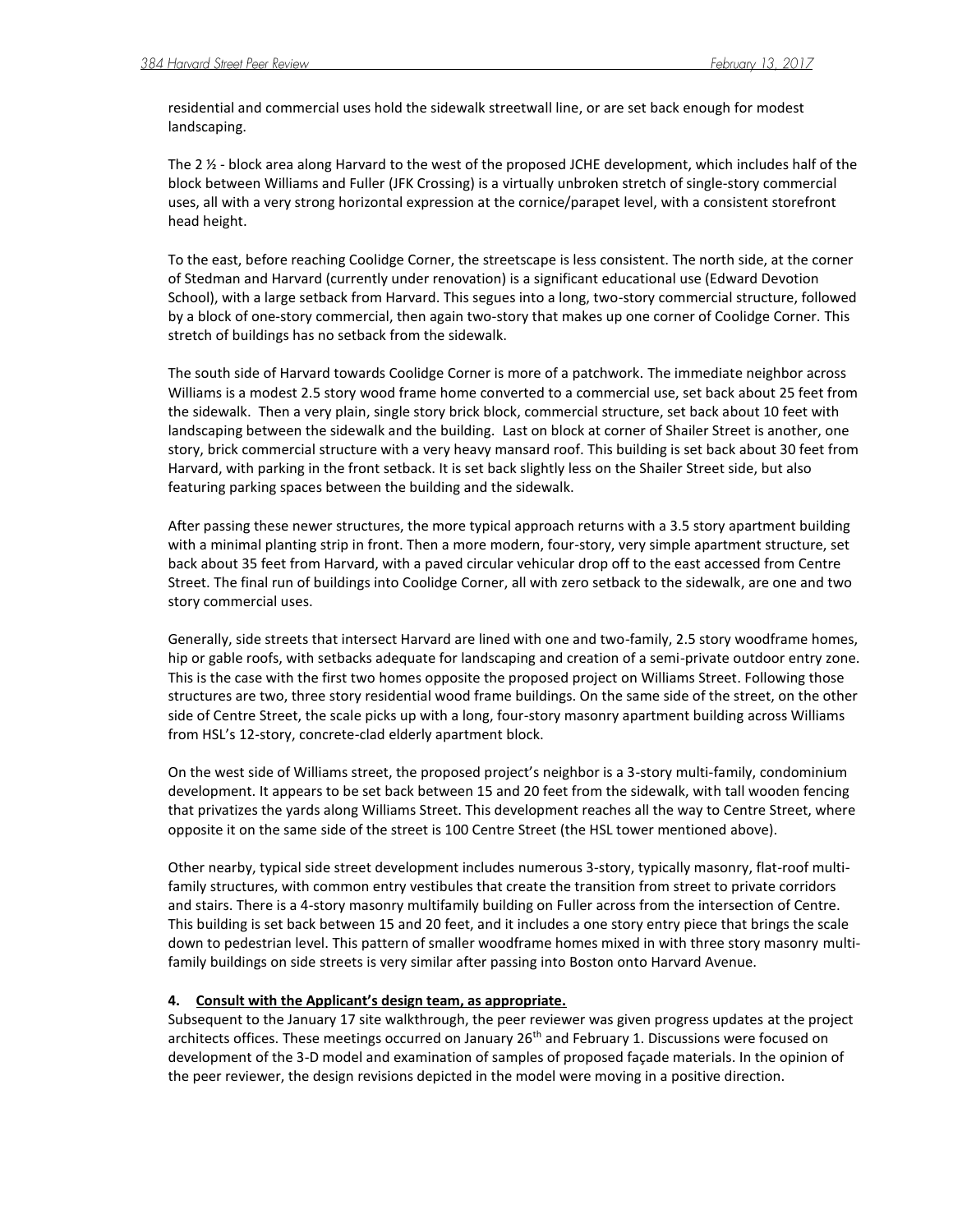- **5. Provide an oral presentation to the ZBA within approximately one month of the notice to proceed. Said presentation shall include comments and preliminary recommendations on the following:** (this report will be presented to a ZBA meeting on Monday, February 13, 2017)
- *a. Orientation of buildings in relation to each other, and to streets, parking areas, open space, and on-site amenities, and to solar access.*

(Design commentary is primarily in relation to the latest documents submitted to the Town on February 8, 2017).

The proposal is to build a new six-story, mixed-use building that covers most of the site with either building footprint, pedestrian walking areas and courtyard space, surface parking spaces with building overhead, private courtyard space shared with the temple structure, and some planted buffer areas (along Williams Street). The open-to-the-air courtyard embedded on the west side of the building provides additional lineal footage of building envelope to allow windows into a stack of 5 units, and to make better use of the broad dimension of the site.

The development reportedly includes a total of 62 units (53@1-bedroom; 9@2-bedroom), with 14 covered, at-grade parking spaces beneath the second floor. Access to a loading dock that serves KI is provided at the end of the parking lane within the parking area. No bicycle parking is indicated on the ground level plan. Primary access for the residents is off of Harvard Street, with secondary access off of Williams Street along the covered parking area. Access to the space designated as "Retail" is shown off of Williams, at the corner of Harvard. Secondary access for the commercial area is through a shared lobby with the residential entry. The remainder of the first floor level footprint is designated as "Admin" on the submitted plans. An enclosed passageway/connector joins the at-grade first floor of the new structure to the higher first floor of the temple. This replaces the drive-under passageway that currently exists.

Harvard Street is on the north side of the building. The massing includes a one-story commercial and residential entry piece that reaches most of the way to the public sidewalk, which serves to create a courtyard space to the west, defined by the new construction of the commercial space and connector, as well as the existing monumental stair entry to the temple. The bulk of the residential piece (floors 2 through 5) steps back so that the floor plate is wider at the Williams Street end, and pulls back away from the street as the approach is made to the temple facade. Step backs are increased at the sixth floor through the introduction of an outdoor roof deck area. As depicted on the 10/28/16 drawings, at Williams Street, the step back appears to be 20 feet from first floor face to second floor face, and then another 22'-5" at the sixth floor. At the western end of the building, these step backs increase to close to 30 feet at the second floor, and something like 50 feet at the sixth floor. A parapet continues across the entire length of the building at the top of the fifth floor, presumably serving as a guard wall for the habitable roof deck. The actual dimensions of the step backs are not indicated in the revised drawings, but the basic idea remains the same as depicted in the earlier documents.

A little less than half of the length of the building along Williams Street is open at the ground level to accommodate open-air surface parking (although tall dense shrubbery is indicated along the open elevation except at the curb cut and pedestrian access point that cuts through to the open-air courtyard). The open parking plan extends around on the south elevation that fronts on the parking courtyard of the adjacent condominium development. The condo development appears to be made up of adjacent townhouse units with primary entry off of the parking court. The south elevation of JCHE that faces the courtyard is zero setback, with the development's 14 parking spaces screened from the condos with a masonry wall with some type of large louvers indicated that maintain the open-air requirements of the garage spaces.

The west elevation of the project, in plan, is largely screened from view by the temple structure, but as the architect's rendering depicts, there are important perspectives from Harvard Street that must be carefully considered. This point is discussed in more detail in another section of this report.

Solar impact has been studied, and shadow studies have been included in the submitted materials. Given the orientation of the site, most impact is on Harvard Street, with some afternoon impact during some parts of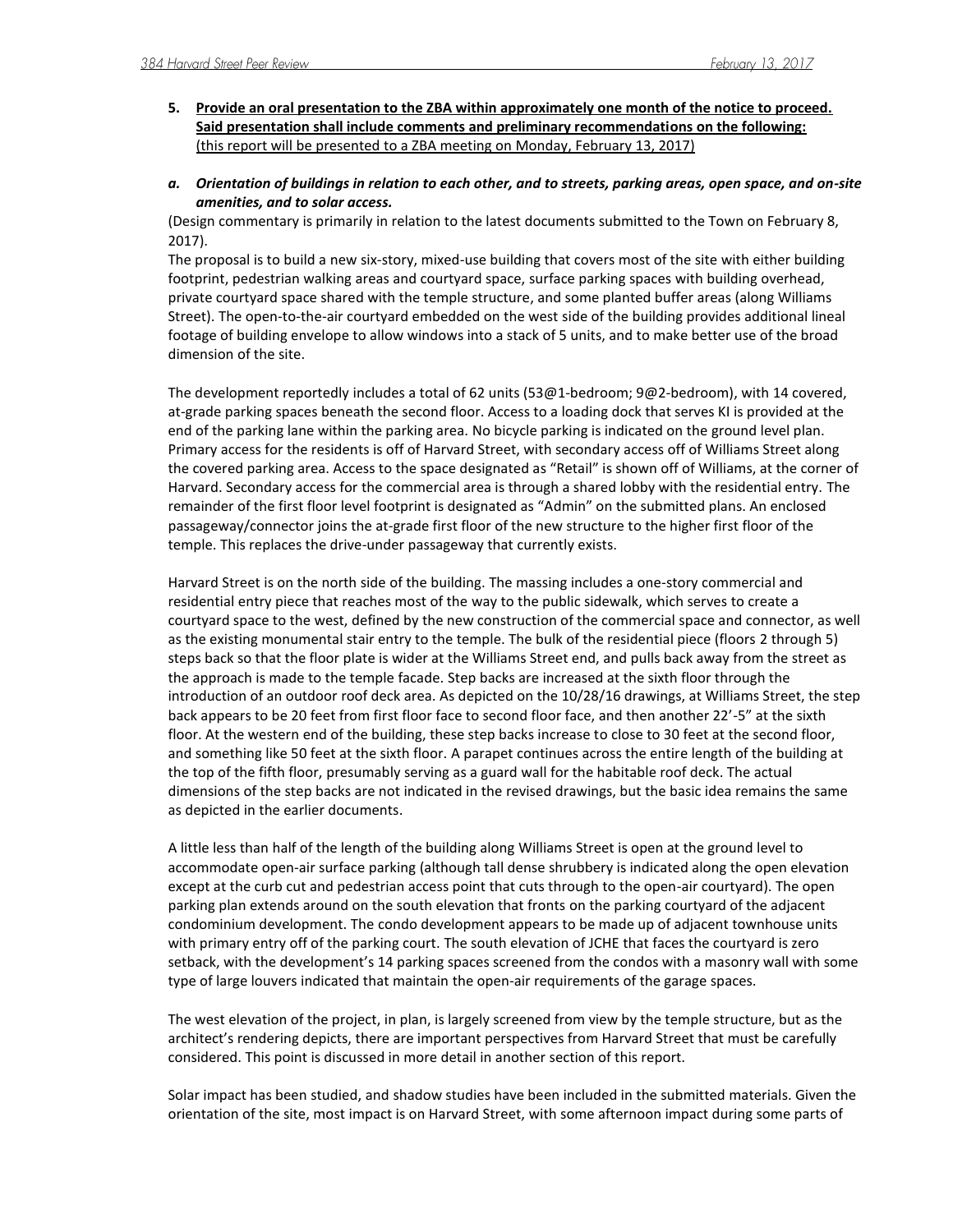the year on the end of Williams Street. Some morning shadows also occur on the streetscape in front of the temple and temple addition. Given the scale of the project, the shadow impact is not significant.

## *b. Function, use and adequacy of open space and landscaped areas.*

The latest submission of drawings includes a "KI Campus Plan" that indicates how the JCHE development is proposed to relate to the project that is already underway at the temple addition, but also with existing pedestrian public sidewalks that connect Coolidge Corner with JFK Crossing, and from Harvard Street along Williams to the existing elderly developments on Centre Street. The concept presented to this peer reviewer was the desire to create a very lively series of outdoor spaces activated by the entry to the JCHE facility, the retail space, the first floor residential common spaces, the temple entry, and the temple addition and associated programmed outdoor spaces to the west. The entire length of the Harvard Street frontage is meant to provide public engagement with all of the functions offered within the campus structures. As such, while the JCHE proposal, standing on its own, "looks" like a mixed-use, residential/commercial proposal, it is actually designed to play a much broader role that helps make the JCHI/KI campus a more connected, coherent facility.

The embedded courtyard between the temple and JCHE is presumably meant for use by building residents. Access is possible from the residential common area, as well as from the Williams Street walkway that passes through the parking enclosure. It will be a shady space most of the year, most hours of the day. There is also an exterior roof deck indicated on the Harvard Street elevation, sixth floor level of the building. As it is mostly north facing, it will primarily be in shade. If it is possible to build the deck, the view will likely include downtown Boston and Cambridge (feasibility of the deck should be confirmed in a preliminary building code analysis).

The sidewalk along Williams Street is an important pedestrian connection between Harvard Street and the existing HSL elderly developments on Centre Street. The importance of this link is increased with the development of the 62 units + commercial program at the JCHE site. As was noted at the site walkthrough and at subsequent meetings with the design team, it is critical to create a generous passageway along that edge of the building, as well as ensuring the safety of pedestrians as they cross the access to the parking area. Renderings reviewed to date do not appear to depict an adequate walkway width, particularly taking into account the importance of maintaining street trees and other plantings, particularly if the landscaping is meant to screen parking spaces from pedestrians (as well as mitigating the impact of the height of the building).

# *c. Use and treatment of natural resources.*

This reviewer's understanding is that an existing street tree must be replaced at the location of the curb cut allowing access into the parking area. Two other street trees closer to Harvard Street must be preserved.

### *d. Building design, massing and scale in relationship to the surrounding context and topography.*

Generally, the developer's stated intent of the building design is to accommodate a significant, mixed-use program, while being respectful of the architecture and historic significance of the adjacent temple, as well as the character of Harvard Street. In this reviewer's opinion, these goals are achievable if the points that were discussed at the initial site visit and subsequent meetings (noted above) are sufficiently addressed (in combination with other issues that will be raised by other peer reviewers and the ZBA). The current massing and overall "language" of the project as shown in the February revised drawings has advanced from earlier submissions in the following ways:

- There is additional stepping back at the sixth floor level along the Williams Street elevation.
- The commercial first floor has been pulled back further from the street to open up the walkway from Coolidge Corner and to help tie the lower floor into the massing of the upper floors.
- Ground floor entry area and retail space have been integrated into a single massing, tied together with a continuous walkway overhang.
- The introduction of the corner window "bays" in the sawtooth edge break up the strong vertical expression depicted in previous versions, and also help to create a dimensional link to the existing brick apartments directly across the street (helping to create the "gateway to JFK Crossing).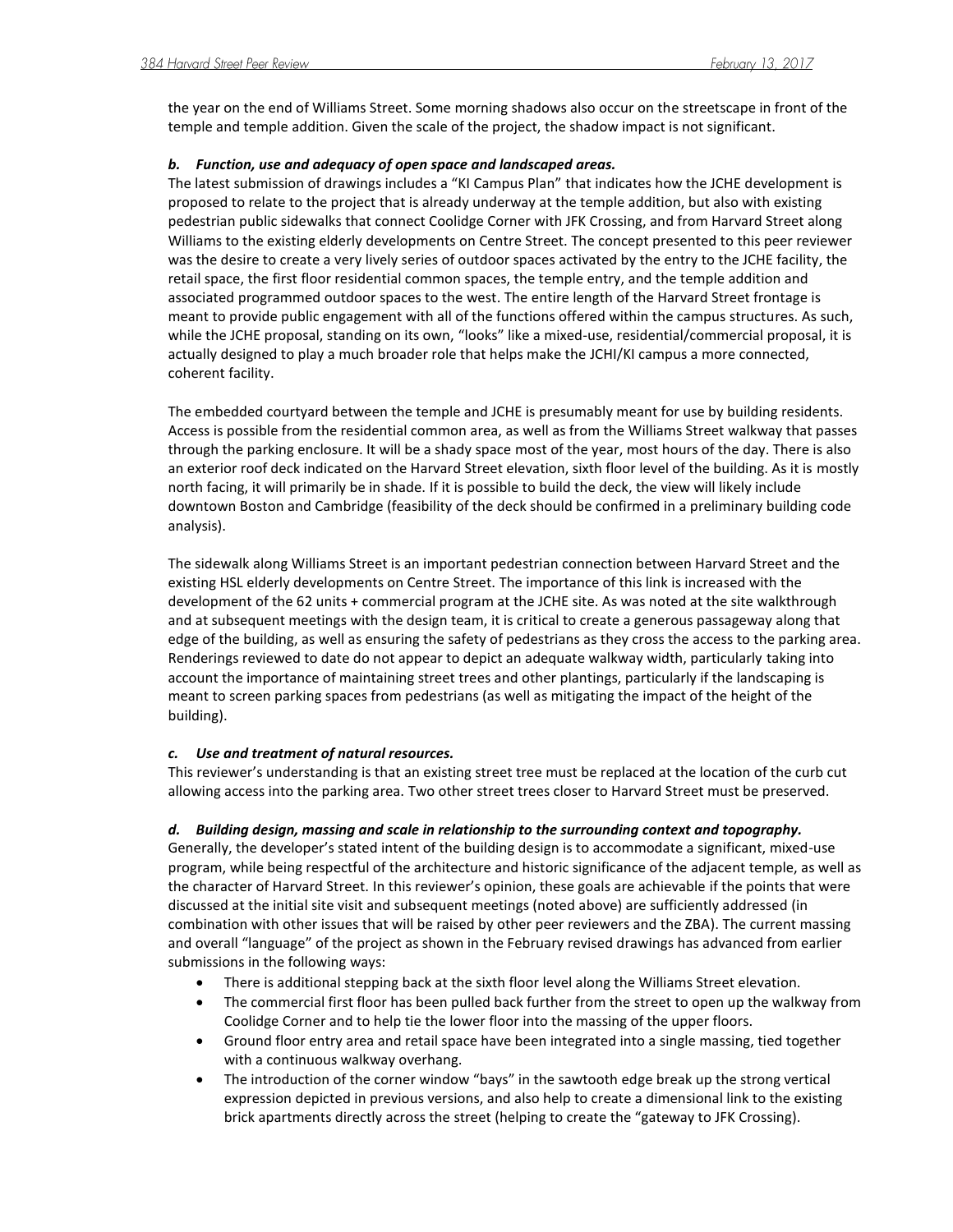- Greater color variation and thoughtful deployment of a variety of materials facilitate smaller scale readings of the massing.
- By pushing towards a more cohesive reading of the commercial level, the temple façade, and the set-back residential piece, an important, updated institutional presence can be re-created, at a scale similar to what was there before, and to the modernized school diagonally across Harvard Street.
- Smaller windows in the residential block create a less office-building look, and a more appropriate size given the residency of the building.
- Cladding materials indicated in the elevation along Harvard Street include fiber cement siding at the set-back "attic" level, cementitious rain-screen panels and metal panels in the main body, "wood" and textured cementitious panels at ground level, along with fiberglass windows and aluminum curtainwall systems.

In this reviewer's opinion, the project would benefit from further study of the following:

- The project's perception from the street would benefit from a reduction in overall building massing and height. Much like the decrease in the size of the first floor element helped to make a more cohesive building, a modest decrease in actual-and perceived height-will help to pull the important elements of the composition into balance (those elements being the commercial/entry band, the temple front, and the housing block). While it is understood that the truck loading dock must be accessed through the parking area, diminishing the first to second floor to floor height from 16'-0", in combination with decreasing the typical floor to floor height from 10'-8", could make a significant difference. It is possible that by sloping the parking level floor towards the loading dock could help facilitate lowering the height (while potentially retaining clear ceiling height in most of the space).
- If the roof deck is deemed infeasible, either for financial or building code reasons, the fifth floor parapet level could be lowered along Harvard Street.
- The equipment screen appears to be between 13 and 14 feet tall above the sixth floor roof deck. This is visible from Harvard Street, and should be no taller than necessary.
- No materials designations are shown on the equipment screen.
- The perspective rendering from the west would be improved by carrying the same façade materials further towards the south, creating a simpler, less distracting ("quieter") backdrop for the temple tower. In addition, setting back the sixth floor on the west elevation would decrease the massing in a highly visible place (while taking some space out of an 872 SF unit).
- Generally, unit gross square footages indicated on plans exceed DHCD standards, which are 600 SF for 1-bedroom, and 800 feet for 2-bedroom units. Decreasing the depth of the units, particularly east to west overall, could provide more open space on the Williams Street side of the building.
- There are no material call outs on the connector piece between the temple and the new structure (the letter from the Preservation Commission requests that "the storefront sections should appear more visually unified with the original synagogue structure".

# *e. Side and rear elevations visible from the public street, public areas and from the vantage point of nearby residential neighborhoods.*

As noted above, the deployment of façade materials is thoughtful, and generally recognizes the relative public impact of each elevation. Material selection along Williams Street is similar to Harvard Street, with the massing broken up both by articulation along the length of the façade, combined with variation in materials and colors. The "wood" cladding continues all the way down Williams Street at the first level until the resident access into the parking area. One could argue that this elevation and the pedestrian experience would benefit from more building enclosure in the parking area, including a mechanized entry door that would block the view through to parked cars and the loading dock.

As on the Harvard Street elevation, the attic cladding on the Williams elevation is the least precious. That section of the elevation is stepped back from the  $5<sup>th</sup>$  floor which helps with the massing, but as the attic level is highly visible from the Coolidge Corner approach to the project, careful detailing will be required. Alternatively, continuation of the higher quality cladding may be more appropriate, at least back to the end of the first bay area. This may be a consideration from attic areas visible from Harvard Street as well.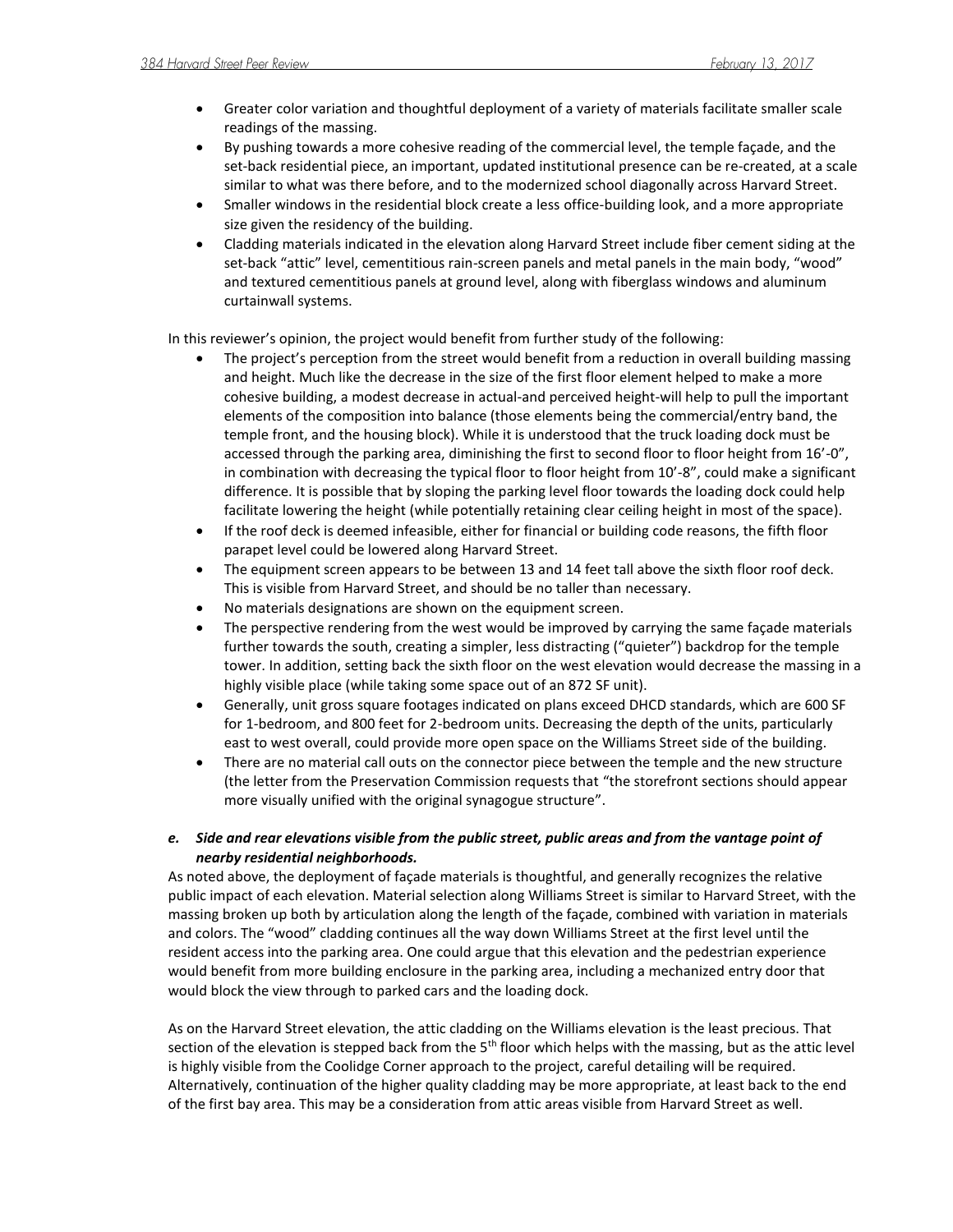The south elevation facing the condominium development is the simplest of all elevations, consisting of fiber cement panels, as well as smooth and ribbed rain-screen panels, with ground face CMU at the garage level. The impact of this elevation is primarily on the condominium development. The submitted materials indicate that there have been two meetings with the condominium association, at which point presumably the treatment of this elevation was discussed.

# *f. Pedestrian and vehicular circulation*

Pedestrian circulation around the development has been discussed in sections above, and has improved with further development of the site plan. As noted, this reviewer still has some doubts about the adequacy of walkways on the Williams Street side of the building, particularly given the importance of maintaining significant street trees.

The newer documents include seating for pedestrians integrated into the thick wall along Harvard Street.

Vehicular circulation within the site is limited to the curb cut on Williams Street that accesses 14 parking spaces and the KI parking lot (as well as a trash room). Care must be taken to ensure safe passage of pedestrians in this zone. This aspect of the project is under study by other peer reviewers.

## *g. Integration of buildings and site, including but not limited to preservation of existing tree cover*

The integration of the development into the Harvard Street streetscape, as well as the KI campus, has been discussed above, as has the importance of maintaining two street trees and the provision of at least one replacement street tree along Williams Street.

## *h. Exterior materials*

Discussed above.

## *i. Energy efficiency*

No information available for review. Brookline has adopted the energy Stretch Code, which will ensure a relatively high level of sustainability, at least from an operating perspective.

While not necessarily an energy efficiency upgrade, the project will reportedly incorporate a "green roof" at the first floor level.

# *j. Exterior lighting*

Earlier submission includes a lighting plan that indicates a variety of wall, pole, and bollard mounted fixtures. New lighting plan will be required as the documents approach completion.

### *k. Proposed landscape elements, planting materials, and planting design*

Site plan discussed above. Planting plan was provided in earlier submission.

# *l. Feasibility of incorporating environmental and energy performance standards in the design, construction and operation of the buildings, such as standards required for LEED certification*

No information that expresses the developer's desire to design and construct to a third-party-verifiable level is included in the application materials. Given that Brookline is a Stretch Code community, meeting various certification requirements is achievable (although actual certification can often be challenging given budgetary constraints). This project will likely be permitted under a new edition of the building code, which may include revisions to the Stretch Code requirements.

# *m. Any other design-related considerations identified by the consultant in the course of its review*

 Floor plans are limited to "fit plans" that box out the gross square footage of the units within the proposed overall footprint of the building. It is not possible to review conformance with some code requirements (for example, accessibility). Fit plans do not indicate locations/types of proposed Group 2 accessible units. Note that all units in elevator-fed buildings must be at a minimum, Group 1 units.